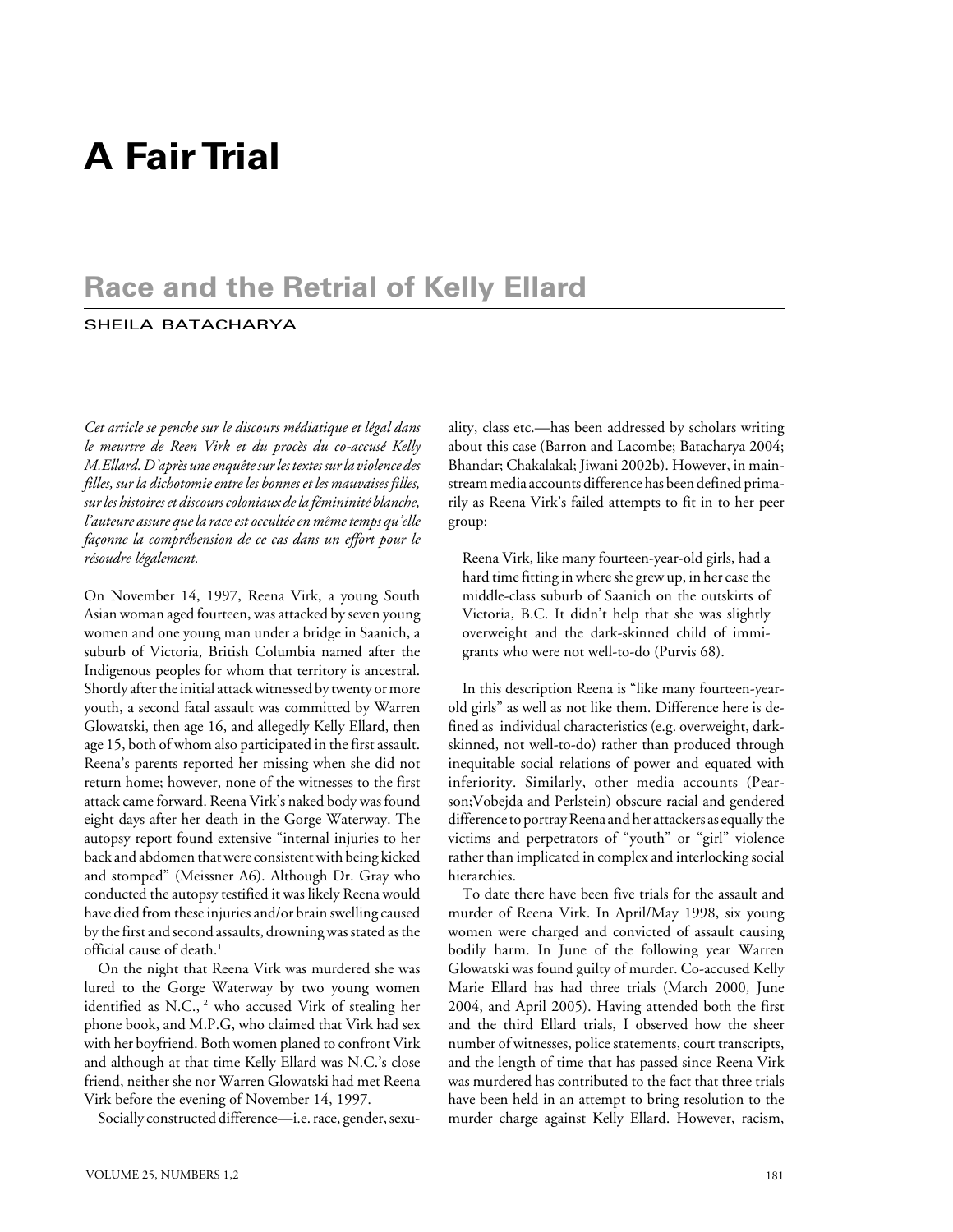and other relations of power also complicate this case. Keeping in mind that each trial was several weeks in length and occurred over a five year period, I attempt to tease out how race and gender figure in a few examples of the legal discourse and protocol, and media representations.

Youth deviancy and girl violence are dominant narratives relied upon to explain this murder. Ironically, the narrative of girl violence is precisely what obscures the context of this murder—one that is shaped by the erased histories and legacies of colonialism and racism endemic to settler societies such as Canada.

## **Colonial Violence**

The accusations of sexual transgression made against Reena Virk, the inquisition and guilty verdict arrived at by her attackers, and the brutality of her punishment, echo colonial histories and legacies that target Indigenous women and women of colour for violence— violence shaped by the interdependent contexts of white supremacy and heteronormativity. In her book *On the Edge of Empire: Gender, Race and the making of British Columbia 1849- 1871,* Canadian historian Adele Perry investigates how First Nations women were targeted by colonial authorities as a threat to the white settlement of the then colony of British Columbia. At a time when the Indigenous population greatly outnumbered settlers, sexual relationships between white male settlers and First Nations women were vehemently discouraged. White men were called upon to renounce alliances with Native women as well as homosocial and homosexual alliances with other men. Colonial elites and administrators offered them a "respectable" Victorian alternative—marriageable white female immigrants brought to the colonies as servants and workers. Legal measures served to dissolve settler/Native unions or coerce families into marriages that divested Indigenous women of their rights and status. This latter strategy has been identified as central to colonial policies of genocide of First Nations peoples in government documents such as the *Royal Commission on Aboriginal Peoples* and in the work of Indigenous activists through initiatives such as the Sisters in Spirit campaign to address the murders and disappearances of hundreds of Indigenous women in Canada.<sup>3</sup>

Perry documents how colonial constructions of white women as the cure for the social ill of miscegenation and male homosocial and homosexual alliances elevated these women to valued partners in imperialism. Although not all white women chose to fulfill this promise, or had access to the privileges of an ideal imperial heterosexual alliance, those that could and chose to access Victorian respectability did so in a context where white supremacy positioned Native women as the counterpoint to white settler femininity. Said differently, white femininity was defined as the opposite of racist definitions of First Nations women as uncivilized, promiscuous, and as prostitutes (Razack 2002).

Indigenous women and women of colour are vulnerable to violence from imperial subjects, both men and women, within contexts of colonialism and white supremacy. In British Columbia great effort was made to establish racial purity and deter sexual relations between white men and specifically First Nations women. Controlling sexual relations in the colonies is a common feature of colonial rule in Africa, Asia as well as in settler societies and diasporas (Stoler; Mama; Rafael; Yegenoglu; Bhattacharya; Handa; West). While recognizing the problems of conflating nineteenth century colonial British Columbia with the late twentieth century Canadian province, we can nevertheless trace present day social relations and legacies back to earlier white settler colonialism. One such inheritance is the construction of hegemonic femininity in a colonial settler context.

Hegemonic femininity defined as white, able-bodied, middle and upper class, heterosexual and helpers to men in building the nation, deeply informs the construct of the universal girl often characterized as the fairer sex, dependant of patriarchy without agency or subjectivity. While feminist responses to sexist gender constructions have highlighted women's agency in resisting patriarchy, white women's role in imperialism is not only defined by penalties but also privileges and power. Addressing white women's dominance is difficult because doing so highlights how they like white men, wield racial power. To acknowledge this threatens to reveal white supremacy and patriarchy and the ways they function symbiotically. Within a feminist framework it also threatens to weaken claims for justice regarding patriarchal violence. For, as Mary Louise Fellows and Sherene Razack observe, women must race to a position of innocence or risk invalidation of their claims for justice and equity (1998).

The murder of Reena Virk needs to be placed in the larger context of Canada both historically and with respect to current social relations. Research into the experiences of young South Asian women continue to demonstrate the prevalence of racialization that is gendered, classed and sexualized (Handa; Rajiva 2006, 2004). Being placed in racial and sexual hierarchies is as prominent now as it has been in the past for white, Indigenous and other racialized women. Furthermore, racial, class and sexual hierarchies are still with us today and they profoundly shape violence against women (Bannerji; Jiwani 2002a).

#### **Girl Violence**

The narrative of "girl violence" echoes historical discourses of moral panics concerned with heteronormativity and white citizenship (Adams; Cahn; Handa). Hegemonic white femininity figures prominently in moral panics because what is at stake are gender, racial, sexual and class status quos and hierarchies. It secures patriarchy and white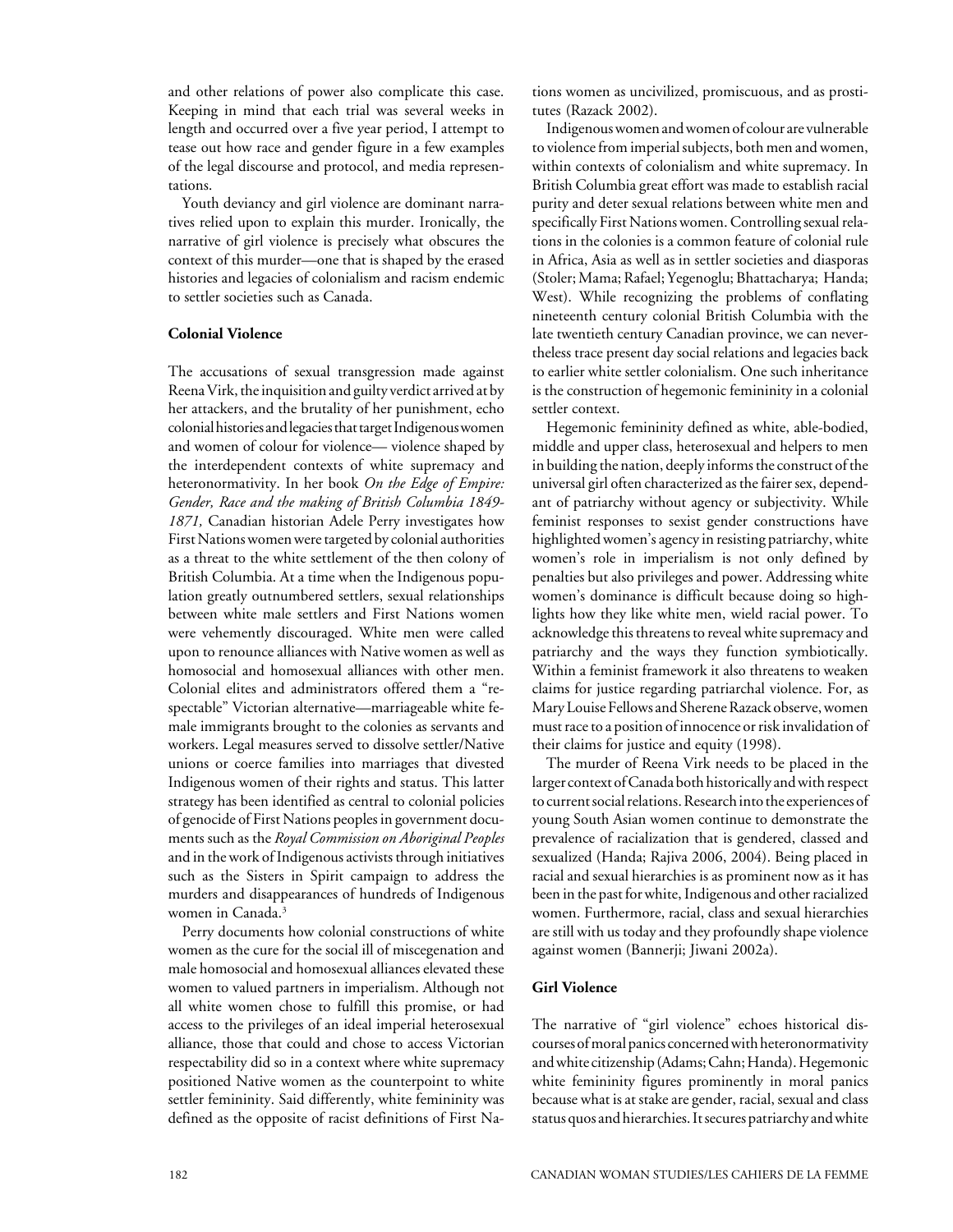supremacy by way of heroic masculinity aimed at the "protection" (meaning control) of white girls and women.

In previous work (Batacharya 2000, 2004), I have discussed how the murder of Reena Virk has been represented in the legal discourse of the trials, academia, and the media as an example of girl violence said to indicate a rising trend of violence among girls and women. This claim is highly contested by anti-racist and feminist criminologists and researchers as statistically unsubstantiated and part of a backlash against the feminist movement (Pate 2002a, 2002b, 1997; Jiwani 2002a, 2000, Alder and sexuality and class deviance who are trying to frame Ellard out of spite and/or use her as a scapegoat and way to evade punishment for their acts of violence against Reena Virk. At Ellard's first trial, the Crown also focused on girl deviance in their prosecution strategy. This approach backfired in terms of legal protocol when the first verdict was appealed and the Crown found to be in error in their cross examination of Ellard. The good vs. bad girl binary was also observable in the rescue comments and empathy expressed by Judge Morrison who saw Ellard on the good girl end of the spectrum (Bhandar). Crown attorney

**The dichotomy of good vs. bad girl has figured prominently in the initial trial and retrials of Kelly Ellard. She has consistently been presented by her defence council as a good girl with middle-class values who has fallen victim to the influence of delinquent youth marked by race, sexuality and class deviance.**

Worrall 2004).4 Patriarchal explanations of violent or "bad" girls suggest that the advancements gained in feminist movements have given girls and women too much power, socializing them closer to a masculine gender identity in which violence is acceptable and normal. In other words, backlash explanations accuse feminism of misleading girls and women away from normative gender roles of daughter, wife and mother and call for more stringent controls over girls and women (Barron and Lacombe).

Gender-centric feminist rebuttals to backlash theories that neglect to address power relations among women suggest that girls and women enact violence as a result of, or in resistance to, patriarchal violence (Artz). What is often missing from this explanation is a theorization of how women and girls can, and have expressed dominance through racial and sexual violence.

The narrative of girl violence hinges on the idea that girls and women are inherently non-violent. That is, girls and women that meet the requirements of hegemonic femininity—i.e., white, middle-class, heterosexual, ablebodied— are in fact the "fairer" sex. Those that do not meet these criteria are categorized as racial and sexual deviants. When girls and women who fall within the parameters of hegemonic femininity are violent, they are cast as failed women or social deviants rather than implicated in relations of power as social actors. Thus, the good vs. bad girl dichotomy effaces women's agency, for if they are good they are passive and if they are bad they are possessed.

The dichotomy of good vs. bad girl has figured prominently in the initial trial and retrials of Kelly Ellard. She has consistently been presented by her defence council as a good girl with middle-class values who has fallen victim to the influence of delinquent youth marked by race, Catherine Murray, who led the prosecution for the second and third trials, avoided this binary; however, similar to the first trial, Crown witnesses have been consistently cross examined along lines of delinquency and culpability based on failure to meet the requirements of white, middle-class respectability (Bhandar).

In addition to the legal discourse, the media has portrayed Ellard in a sensationalist manner that certainly echoes historical moral panics about youth and girl deviancy threatening to destabilize a white settler nation. During my attendance at the first and most recent trial, I observed that in many respects Ellard has become a national warning for what can happen when girls from apparently good families, living in good neighbourhoods, run with the wrong crowd.

#### **Racial Violence**

Kelly Ellard was tried and found guilty in March 2000. Her counsel immediately appealed and successfully won a retrial by citing how the Crown had improperly questioned Ellard by asking her to explain why many of her peers testified that she had confessed and boasted about killing Reena Virk. The first retrial (June 2004) concluded as a mistrial with eleven jurors finding Ellard guilty and one woman, often described as weeping in the courtroom, arriving at the opposite verdict. Ellard has been portrayed both as a bad girl and gang member as well as to quote Judge Morrison, the woman who presided over Ellard's first trial, a "person who loves animals, had positive and caring relationships with her family and friends, and posed a low risk to society in general" (Jiwani 2000: 1). Morrison also stated in her final judgment that Ellard was in no way motivated by racism, a claim that was surprising given that no evidence had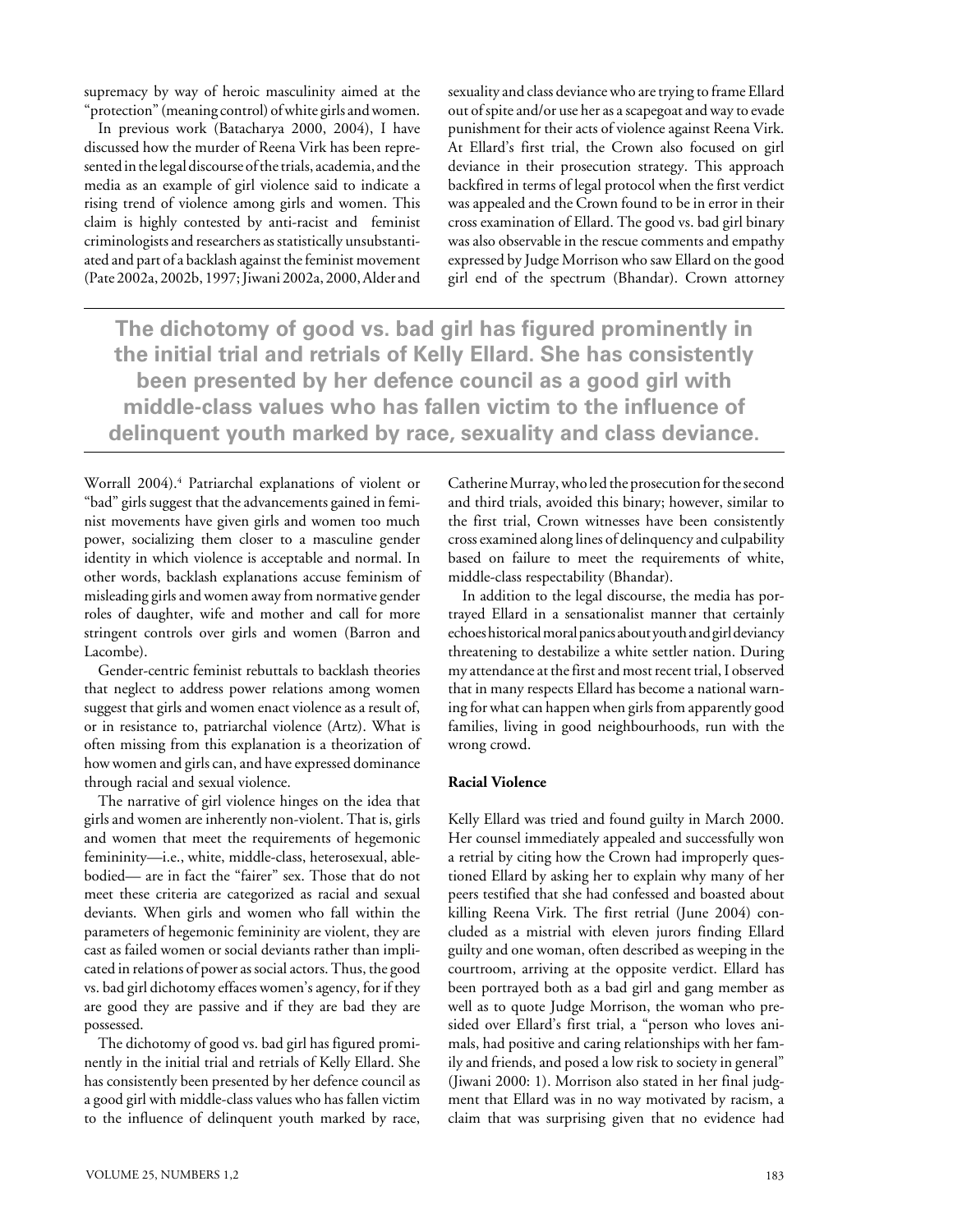been presented at the trial arguing for or against racism as a motive (Bhandar; Jiwani 2000).

Racism as a factor in the violence committed against Reena Virk has been mostly absent from the media and certainly not part of the legal arguments. Instead, this crime has been attributed to youth deviance, a much more convenient explanation and one that does not implicate the nation as a structured by systems of oppression.

The fact that two of the young women charged in the initial assault on Reena Virk were youth of colour has even been used to support the claim that racism was not a factor in this crime. One newspaper article read "police have ruled out racism as a motive, noting that some of the accused are also non-white." (Purvis 68). This was one of the few times that racism was mentioned in mainstream media reports and done so to pre-empt any consideration of racism based on the presence of people of colour in the violent confrontation.

Sherene Razack addresses violence by racially subordinate subjects in her research on the murder of 16-year old Shidane Abukar Arone, a Somali youth tortured to death on March 16, 1993 by Canadian soldiers in Somalia during what was euphemistically named a peacekeeping mission. Two of the soldiers involved and/or witness to the torture and murder were Master Corporal Clayton Matchee and Private Kyle Brown both of Cree ancestry. Razack proposes a framework for understanding men of colour involved in racist violence that does not dismiss white supremacy as the underpinning element. She writes:

Joining the nation … requires that men actively perform a hegemonic masculinity in the service of the nation. This masculine ideal includes engaging in acts of racial domination. The ideal man is one who is both superior to both women and racial minorities. For racial minority men, joining the nation requires, then, both forgetting racial violence and engaging in racial violence. (2004: 90)

Without exception the women charged in the assault on Reena Virk who testified at Ellard's trials were themselves particularly vulnerable to violence. One young white woman charged in the initial assault on Virk witnessed the murder of her father by her mother and mother's boyfriend as a child. She testified as a Crown witness at her mother's trial and Attorney Brooks who defended her mother was also Ellard's counsel. This young woman was forced to undergo cross-examination by Brooks at Ellard's first trial in March 2000. Others charged with the assault were also involved in the foster care and criminal justice systems as children and youth and all had histories of poverty, abandonment, and violence—a correlation amply demonstrated in research on young women and criminalization (Pate 2002a, 2002b; Alder and Worral).

Two of those charged in the assault were young women of colour, one of whom is M.P.G. who Ellard's defence has suggested was Glowatski's murder accomplice. Listening to the testimonies and cross-examinations of these young women it became clear that they were in constant negotiation with the violence of their past and present. However, if we reduce their participation in the assault on Reena Virk to traumatic re-enactments of the violence they have experienced in their own lives, we miss what Razack's (2004**)** analysis of hegemonic masculinity suggests—i.e., that marginalized men bid for power by performing racial violence alongside racially dominant men. Similarly, the women who participated in the violence against Reena Virk participated in an act of domination through violence that was racist by virtue of the context in which it took place. If we take racism, patriarchy, white supremacy, and the legacy of colonization as foundational to Canadian society and the power relations that structure it, all of those who participated in the assault and murder of Reena Virk, white and non-white, male and female, engaged in an act of racial and gendered violence.

## **"This is Victoria. Nobody Gets Murdered in Victoria"**

At the first trial a video-tape recording made at the time of Ellard's arrest was presented to the judge by the Crown as evidence. In it Ellard was informed that a recording was being made and the camera was visible to her. The video was not admitted as evidence after the judge ruled that the interviewing officer, Sgt. Ross Poulton of the Saanich Police, had not adhered to the *Young Offenders Act* by properly explaining her rights and failing to cease interviewing when Ellard requested access to a phone to contact her mother.<sup>5</sup>

Although the tape was not presented to the jury, I examine it as another aspect of the legal protocol regarding this case i.e.—the police investigation of the murder of Reena Virk. The jury never saw the tape but the court observers did and after the jury was sequestered to deliberate a verdict the tape was discussed in media reports.

In the *Globe and Mail* article titled, "Tape paints unflattering picture of Virk suspect," Dene Moore writes:

In a videotaped interview with police that the jury did not get to see, Kelly Ellard complained that she was embarrassed to be arrested and asked if she would be done in time to "get back with my friends." (A8)

Moore goes on to describe the contents of the tape in which she observes Ellard yawning and changing her story several times as she was questioned by Sgt. Poulton. As the interview progressed she admitted to witnessing the initial attack on Reena Virk but claimed not to be involved. In terms of her non-involvment she stated, "I didn't have anything against her." Later, Ellard admits to punching Reena in the face as a means of protecting N.C. who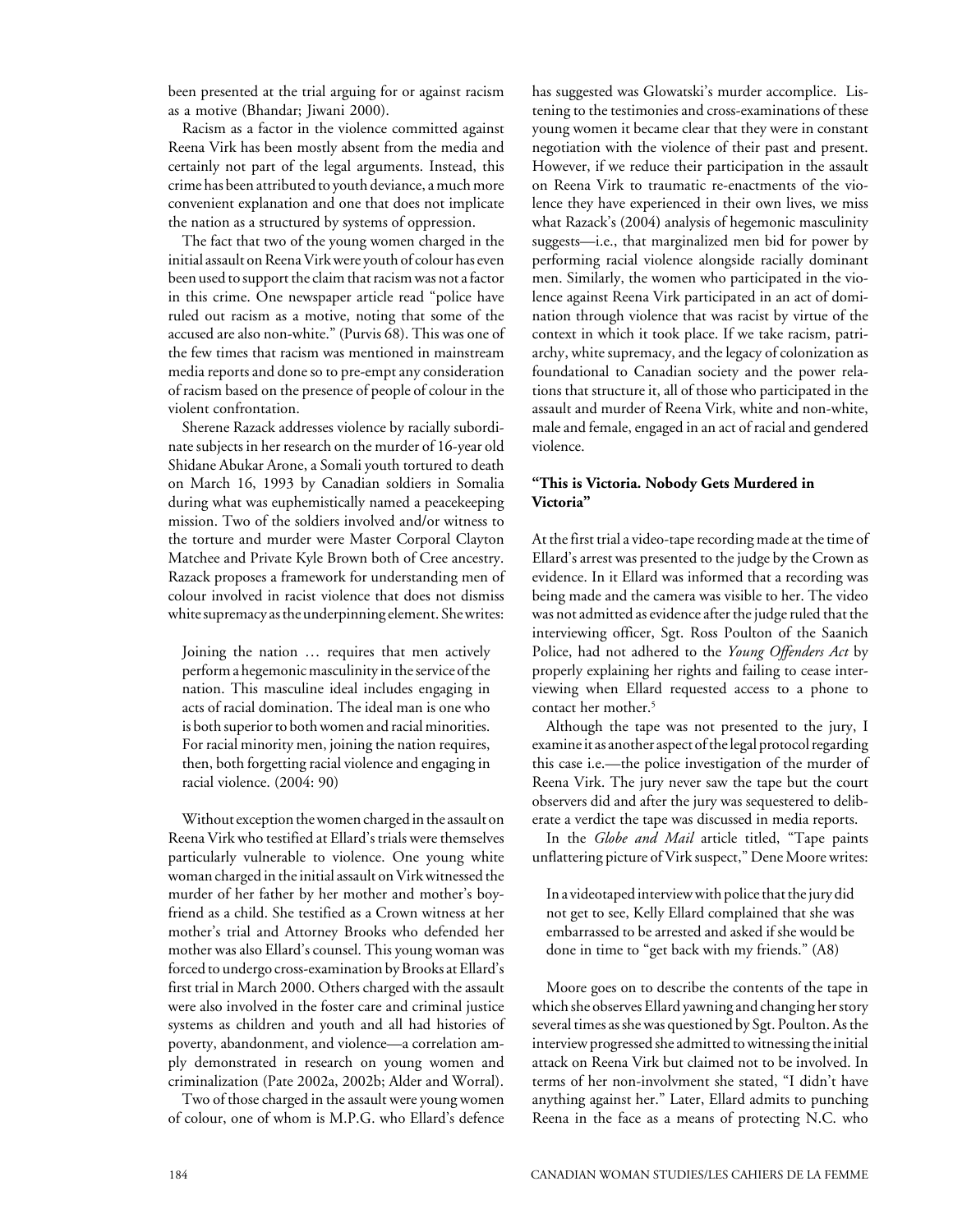initiated the assault on Virk by stubbing a lit cigarette on Reena's forehead.

I noted several other statements that highlight race, class, and gendered dynamics in the interview. At different points in the video, Ellard makes claims of surprise and disbelief that she could be considered a suspect in the murder of Reena Virk. At one point she says to Sgt. Poulton, "I'm a girl. I never thought girls get arrested for murder. It's not very ladylike." Sgt. Poulton replies "You don't strike me as someone who is concerned about being very ladylike." In this exchange, ladylike behaviour deAt Ms. Ellard's trial, her lawyers noted often that their client had no prior criminal record. But she was no angel. She had been arrested along with N.C., G.O., and C.K., for attacking a girl in August 1997, in an eerie foreshadowing of the attack on Reena. The girls lured the victim to a remote spot, beat her and tried to set her hair afire. Ms. Ellard was never charged but the others were convicted. (A18)

Armstrong's description of this event and Ellard as "no angel" follows another passage in which she describes

**The women who participated in the violence against Reena Virk participated in an act of domination through violence that was racist. If we take racism, patriarchy and the legacy of colonization as foundational to Canadian society, all those who participated in the murder engaged in an act of racial and gendered violence.**

fines innocence as much as the opposite—culpability. Being "ladylike" is a Victorian construct that Ellard draws on to exclude her from involvement in this crime. She conveys her disbelief that she could be a suspect in the murder of Reena Virk along the lines that ladies don't do certain things, murder being one of them. In the good and bad girl dichotomy she tries to represent herself clearly on the side of innocence and Sgt. Poulton's rebuttal is to call into question her claim to "ladyhood" or, in other words, her claim to normative universal girlhood. This underpins his suspicion and guides his interview strategy.

Poulton approaches Ellard as a bad girl. By doing so, other questions pertaining to issues such as racism are not considered. Furthermore, by looking for deviance rather than dominance, Sgt. Poulton not only violated legal protocol by interrogating rather than questioning Ellard but he also ignored power relations that implicate himself and larger social structures. For example, his age and gender privilege is as much a factor in the interview as his shared racial location with Ellard that may have inhibited his ability to perceive racism as a factor in this murder. An individualizing pathology like that of bad girl narratives accomplishes this. It could be argued that in this case, Poulton's concern with deviance led him to focus on extracting a confession rather than gathering other important evidence such as a video tape that would be admissible in court.

Later in this video, Ellard's disbelief that she could be arrested and charged with murder is coupled with demands to be released. At one point Ellard is alone in the interview room with her mother, Susan Pakos. When Pakos mentions another assault that Ellard was implicated in, she cautions her mother to be quiet. The previous assault is described by Jane Armstrong of the *Globe and Mail*:

N.C. as the pretty popular leader of an inner circle based on loyalty. Being pretty and popular hinge on criteria associated with the currency of whitness, thinness, and showing dominance, among other things. When N.C. is described as the leader of an inner circle, social hierarchy is inevitably at play. Reena was not only excluded from this inner circle, but she constitutes its other. In this respect the cigarette burn to her forehead delivered by N.C. can be interpreted as a racial act, symbolic branding as well as punishment for transgressing the boundaries of the inner circle. It is not a matter of whether Ellard is "no angel", rather, how was she and the other women located in the social relations contextualizing the assault and murder of Reena Virk?

In the article, Armstrong further comments that:

Most of the girls in the group attended Shoreline Junior Community Secondary School, situated in the Victoria suburb of Esquimalt and within walking distance of several starkly different neighbourhoods. Comfortable middle-class homes line the Gorge waterway, which is spanned by the Craigflower Bridge. A large public housing complex lies to the north of the School and a naval base and native reserve are both nearby. (A18)

The Craigflower Bridge where Reena Virk was assaulted and murdered is at the intersection where the suburbs of View Royal, Saanich and Esquimalt meet. The colonial history of this space is one of violence—the violent seizure of Indigenous peoples' lands and means of livelihood as well as the current manifestations of colonial violence against Esquimalt, Saanich and other First Nations peoples signaled by the Esquimalt Reserve and neighbouring military naval base. However, in Kelly Ellard's interview with Sgt. Poulton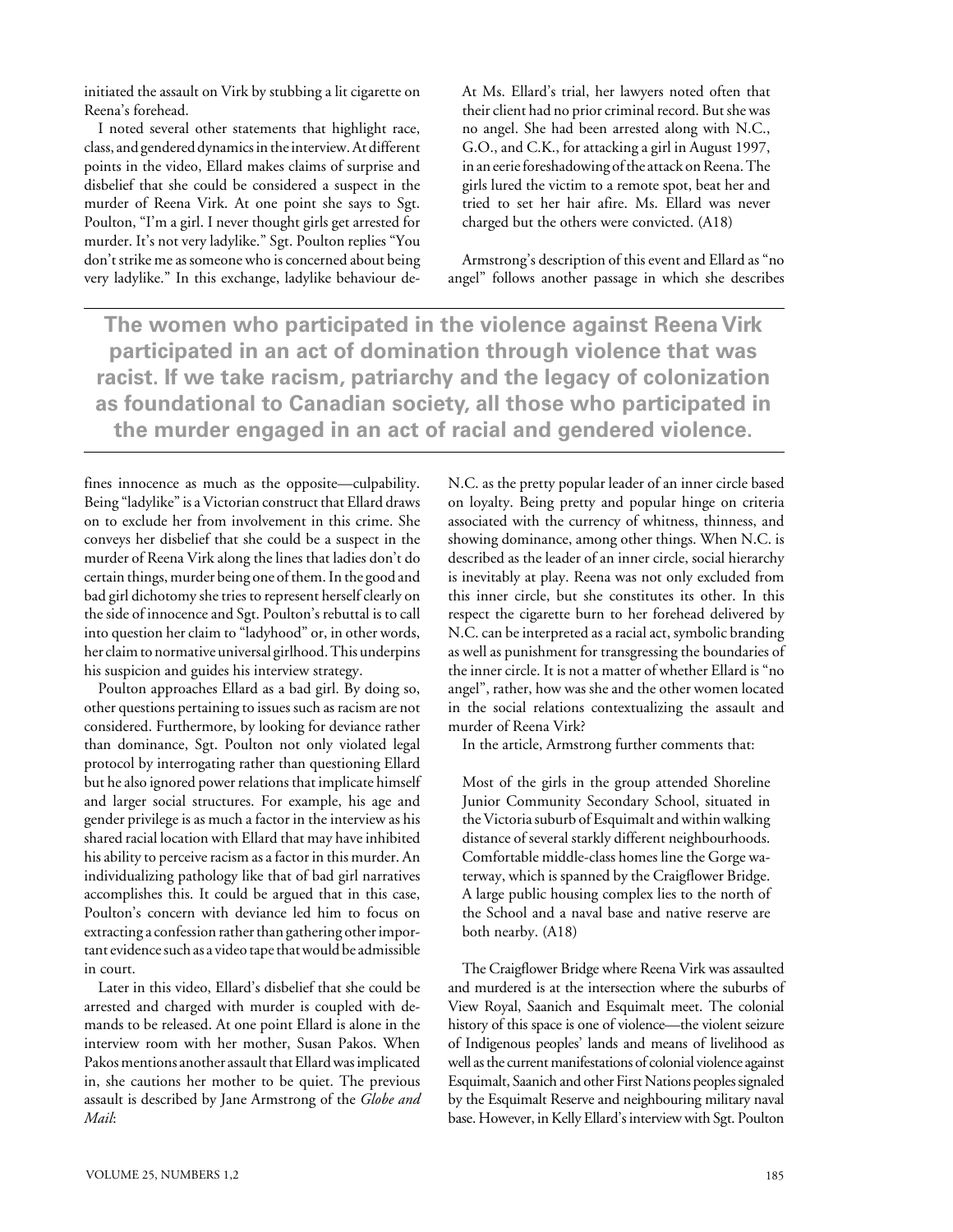she pleads her innocence by stating, "This is Victoria. Nobody gets murdered in Victoria." Ellard's claim that as a girl she could not possibly partake in murder is echoed in her description of Victoria as place where violence does not occur. This is far from reality. The contradictions underling the façade of Victoria as a quiet tea town is just as problematic as the idea that white girls are incapable of violence although both were repeatedly mentioned in the media as equally shocking.

It is somewhat surprising that greater care was not taken by Sgt. Poulton to ensure that the video would be admissible evidence. Perhaps he felt it more effective to try and find evidence of unladylike behavior and provoke a confession rather than focusing on *Young Offenders Act* protocol and properly documenting her verbal statements of her whereabouts and other details about what she saw or admitted to participating in. All of this could have been done in the presence of Ellard's mother, in fact much of what Ellard did admit to took place when her mother was present.

In this video, Ellard's interactions with her mother are also worth noting. When Sgt. Poulton leaves the room Ellard demands that her mother take her home. She exclaims, "You own me. You are my mother. You can say I want to take her home." The demand to be taken home as the property of her mother is an interesting request that requires Pakos stake her claim over her daughter—a claim Ellard hopes will trump any made by the police or justice system by charging her with murder. Ellard repeatedly asks to be put under house arrest, a request that will eventually be granted when she is deemed a low risk to society (Bhandar). Later her defence team will portray her as naive and unversed in the judicial system, a claim that is curious given her familiarity with conditions pertaining to house arrest, her previous arrest in August 1997, and her friendships with young women involved with the criminal justice system.

Responding to Ellard's request to go home her mother says, "You will get on the phone with all your friends" indicating at the very least that she feels this would not be helpful to the situation. Pakos then adds, "Don't say anything to my family." This could be about not wanting to worry her family, elicit their criticism or tarnish the family image. Whether the issue is family reputation, ladylike behaviour, the belief that violence does not happen in Victoria, or Ellard's hope that her parent's ownership of her could mediate the murder charge against her, the interview with Sgt. Poulton was replete with comments from all present about what it means to be a middleclass white girl charged with murder. Furthermore, the videotape foreshadowed how Ellard's case would unfold in the courts and in the media.

#### **Vancouver March 2005**

At the most recent trial in Vancouver I again observed how race, gender, sexuality, and class figure prominently in this case. As with past defence strategies, presenting Ellard as a respectable girl, who fell prey to degenerates who murdered Reena Virk and were now trying to frame her for it, relied heavily on challenging the credibility of Crown witnesses in cross examination.

The defence proposition at every trial has been that M.P.G. and N.C., both of whom have criminal records, murdered Reena with the help of Warren Glowatski. In all three trials Ellard's counsel has suggested a romantic loyalty between M.P.G. and Glowatski along with a conspiracy of allegiance based on gang affiliation involving many of the youth charged in or witness to this crime. N.C., a young white woman, has never testified at any of Ellard's trials leaving M.P.G., a young black woman, as the focus of the defence in their strategy to implicate an alternative culprit. At this recent trial the defence presented new evidence suggesting Glowatski had another motive to lie and implicate Ellard as his accomplice. A defence witness who spent time in prison with Glowatski testified that Glowatski confessed to framing Ellard because she would not have sex with him. He also testified that Glowatski said there were two girls who helped him murder Virk and Ellard was not one of them. This witness, a repeat sex offender with a history of making alibi calls to the RCMP after his assaults on women, told the court that Glowastski was spurned and wanted revenge against Ellard.

Glowatski was cross examined about his previous involvement in violence, gang membership and the violence against Reena Virk that he confessed to participating in. The defence also questioned Glowatski as to whether or not he sexually assaulted Virk the night she was murdered; however, this could not be corroborated nor refuted by the autopsy report or the coroner, Dr. Gray.

Ellard did not testify in the third trial. She was present but silent throughout. There was another silent presence in the court room: Reena Virk. Her presence was felt in the deeply disturbing testimonies of witnesses and in the presence of her family and friends attending yet another legal process in the wake of her murder.

The only point at which the jury would have to acknowledge the fact that Reena Virk was a young South Asian woman was in viewing the autopsy photos of her body. Then it would be impossible to avoid the fact that Reena was a brown-skinned girl and that the person on trial and convicted co-accused were white.

Ellard's defence counsel requested that the autopsy photos be omitted from the trial arguing that since the histories of the jurors were unknown, the photos could traumatize and trigger individual memories of abuse causing unconscious prejudice against the defendant.

The fact that this request was made at the same time that Justice Robert Bauman was asked to issue a court order to have Ellard's make-up and hair products returned to her in the detention center where she was being held, highlighted the issue of visual representation in the trial.

Ellard had been in custody since February 2004 after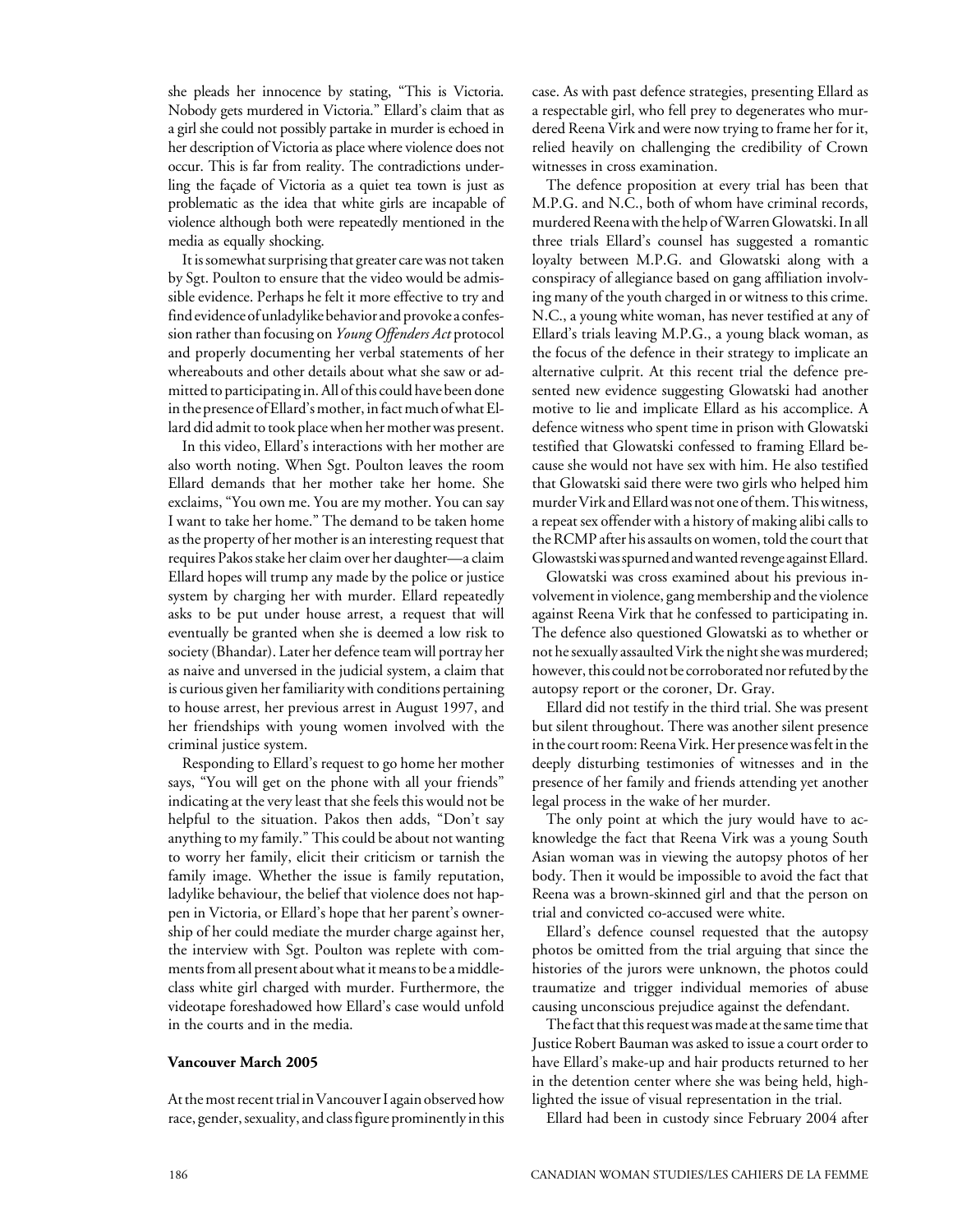she and another woman were charged with assault causing bodily harm to a 58-year-old woman in New Westminster. The Crown, requested more information about why Ellard was not permitted her personal toiletries and it was revealed that she had brought contraband items, unmarked medication, an under-wire bra and unauthorized make-up into the prison. When these things were removed she allegedly assaulted two guards.6 The Crown reported that Ellard had access to a toothbrush and toothpaste, shampoo, and a hair dryer to which the defence responded that she also needed hair mousse in order to look her best for the jury. I'm not suggesting that Ellard should not have access to make-up and hair mousse, but the pairing these requests back to back in the courtroom was striking. The defence argued for the removal of the autopsy photos while simultaneously debating the importance of Ellard's appearance. Putting Ellard's best face forward and removing Virk's face altogether at the very least indicated the importance of image and visual representation in the defence strategy.

The Crown argued for the inclusion of the autopsy photos as corroborating the testimony of the coroner and witnesses, noting that the 14 photos were a good deal less than the 125 shown at the first trial and the 23 presented at the second trial. They also noted that when jurors were selected they were informed that this trial would be a murder trial. Thus, viewing autopsy photos as evidence would be required and expected of them. The defence suggestion that the photos could be prejudicial assumes that the jurors were ill qualified to handle the evidence presented to them. However, I also argue that the photos threatened to disrupt the defence portrayal of their client by raising issues of difference in the trial that were not advantageous to their case.

Justice Bauman ruled that the autopsy photos would be submitted to the jury and a court order was issued to have Ellard's hair products returned to her.

Whether it was the autopsy photos of Reena Virk, Ellard's cosmetics, or the cross examinations of M.P.G., Warren Glowatski and other witnesses; race and gender continued to figure in constructions of respectability, innocence and culpability. Since social relations of power can be traced in the legal discourse and media accounts of this case but were rarely if ever acknowledged, it is perhaps not surprising that three trials have been held in the attempt to resolve the murder charge against Kelly Ellard. It is as if the failure to address social hierarchies and context has haunted this case from the start and continues to confound both the legal process and mainstream understandings of this crime.

#### **Conclusion**

*Under the Bridge*, written by Rebecca Godfrey, along with a *Dateline* special on NBC (October 3, 2005), indicate that attempts to explain the murder of Reena Virk continue to centre on girl deviancy or victim-hood. Godfrey's book is based on her interviews with those charged and witness to the Virk murder. The theme of the book is one of spontaneous combustion: "It was like a bunch of flammable kids and someone lit a match" (Godfrey, *Dateline* Oct. 3, 2005). Her investigation of the Virk murder suggests that it took place within a context of chaos rather than social relations based on racial, gendered and sexual hierarchies.

With the release of *Karla*, 7 a film about serial murders committed by Karla Homolka and Paul Bernardo,it would not be surprising if film rights to Godfrey's book have been sought after. The spectacle of violent women and girls combined with an absence of critical analysis of power relations among them, has long been a feature of patriarchal and white supremacist narratives of female deviance.

After the verdict was delivered at Ellard's third trial, her counsel indicated they would launch another appeal calling for a fourth trial. The appeal was filed August 2005 and on July 24, 2006 Ellard's lawyer, Peter Wilson, attended court to explain why finalizing the appeal is taking longer than expected. He was quoted in the *Vancouver Sun* saying, "I expect the appeal will go ahead" (Hainsworth).

Addressing racism in the courts has been very difficult in cases involving racial violence against Indigenous peoples and people of colour (Razack 2004, 2002, 1998). The legal system has similarly been a problematic venue for seeking justice in the case of the murder of Reena Virk. Keeping this in mind I've approached the trials of Kelly Ellard less from an investment in the legal process to produce justice but rather by examining how legal strategies have been deployed to produce truth – truth about what could and could not have happened. By moving away from a character assessment of Ellard and instead acknowledging racism as a factor in this case, this paper questions not only the idea of universal girlhood, and all of the race and gender constructions it hinges on, but also the prevailing concept of the Canadian nation-state as an equitable space untarnished by a colonial past and present. By attributing this crime to notions of deviant femininity or bad girls who fail to conform to class, race and gender norms, the power relations between Reena Virk and her attackers have for the most part been avoided and obscured. Legal discourse and media coverage regarding this case provide ample examples of this. While racial and gendered narratives may not have been explicitly addressed, they are nonetheless present and play a central part in dominant understandings of this crime.

We may want to question all together why when young people, or in this case young women, are involved in violence it is detached from understandings of systemic everyday violence. White youth or girlhood secure a specific understanding of dominant society in that the acts of violence they commit deeply disturb social ideals of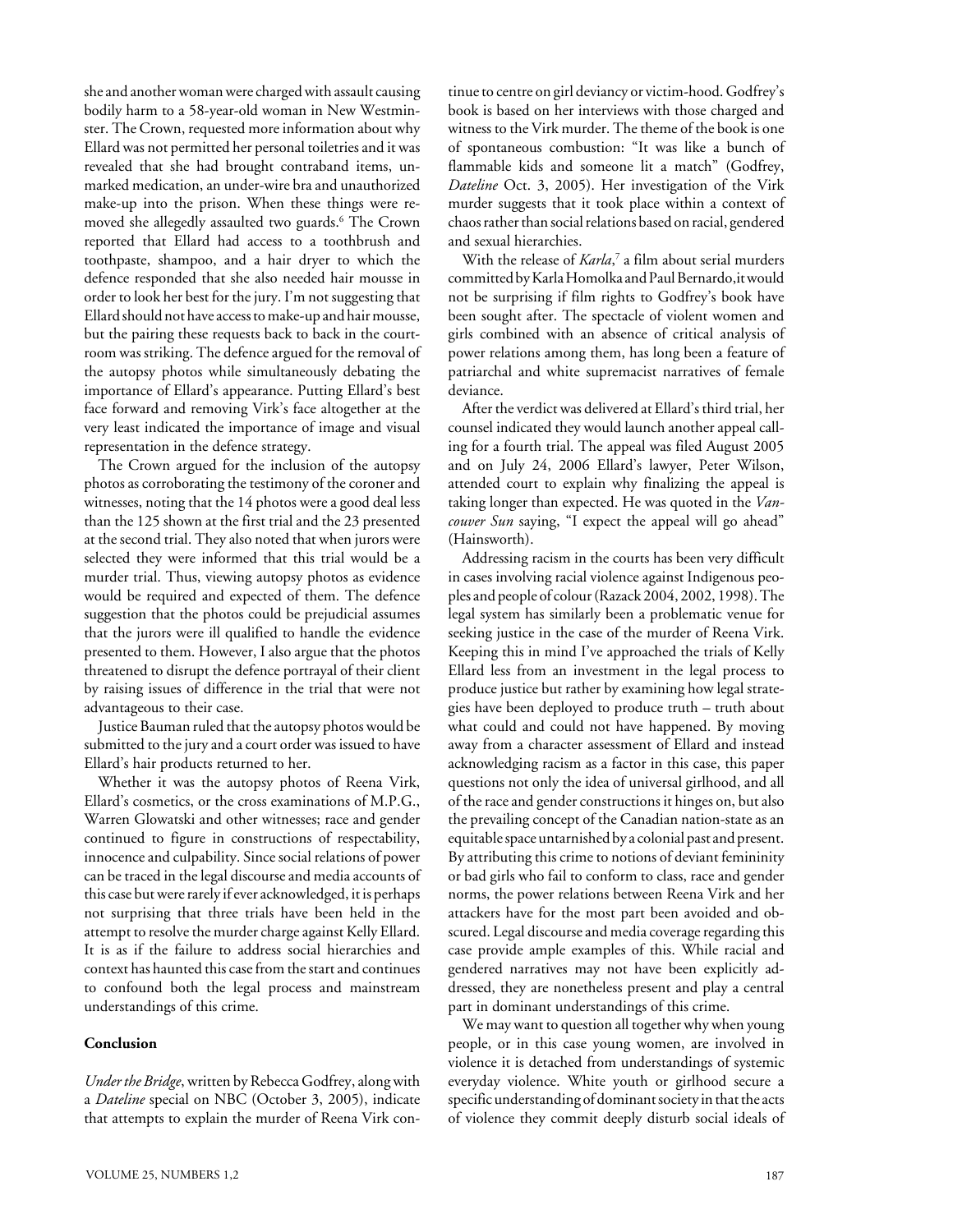innocence and respectability. When white youth commit acts of violence this disturbance is even more difficult to explain away as it is the children of respectable citizens that are perpetrating violence raising questions about the violence that runs through every aspect of society.

After three trials clearly the passage of time has taken a toll. Witnesses have died, experienced mental illness, disappeared and forgotten what they said, saw or did. This combined with Defence strategies of positioning Ellard as a good girl in contrast to deviant Crown witnesses blurs evidence with social narratives. While the evidence may seem to be deteriorating, time will tell if the narrative of girl violence and the dichotomy between good and bad girls prevails. Although the last jury found Ellard guilty, should another trial be held, race and gender and other social relations will continue to shape legal proceedings and media representations of this case. The question is not if racism is a factor, but how it is a factor – how it shaped the context in which the murder of Reena Virk occurred and social responses to it during the past nine years.

*The author would like to thank Soraya Peerbaye and Delia Douglas for their companionship at the March 2005 trial and insightful comments on drafts of this article.*

*Sheila Batacharya is a Ph.D. candidate at OISE/UT. Her research addresses embodied learning and decolonization through an investigation of understandings and experiences of health, healing, violence, and oppression among young diasporic South Asian women living in Toronto*.

<sup>1</sup> Testimony given on March 10, 2005 by Dr. Gray at the murder trial of Kelly M. Ellard.

2 Pursuant to the *Youth Criminal Justice Act*, minors charged with a criminal offense can not be publicly identified.

3 The Sisters in Spirit Campaign was launched by the Native Women's Association to raise awareness about the alarmingly high rates of violence against Aboriginal women in Canada with particular attention to racialized and/or sexualized violence. See website: http://www.sistersinspirit. ca/enghome.htm

4 See the FREDA Centre for Research on Violence Against Women and Children website for Canadian statistics on girls and violence: http://www.harbour.sfu.ca/freda/articles/stat2.htm

 $^5$ Brenna Bhandar examines the videotape and the first trial of Kelly Ellard in detail. She argues that while the tape was rightly ruled as inadmissible by Judge Morrison, its contents contradict her assessment of Ellard as low risk and naïve about the legal system. Bhandar furthermore argues that race, gender, class, ability, and sexuality played a central role in the approaches taken by the Crown, Defence and Judge Morrisson at Ellard's first trial.

 $\rm ^6$ Keeping in mind that charges of assault are often made against the public and imprisoned persons when they resist police harassment. Ellard could have been unaware of contraband restrictions or willing to risk an attempt at bringing contraband into the prison.

7 Karla Homolka and serial rapist Paul Bernardo murdered Homolka's youngest sister Tammy (December 1990), Leslie Mahaffy (June 1991) and Kristen French (April 1992). Their trials were high profile in Ontario and the release of the film has been highly controversial.

#### **References**

- Adams, Mary Louise. *The Trouble with Normal: Postwar Youth and the Construction of Heterosexuality.* Toronto: University of Toronto Press, 1994.
- Alder, Christine and Anne Worrall. Eds. *Girls' Violence*. New York: State University of New York Press, 2004.
- Armstrong, Jane. "Reena's attackers: from defiance to denial. The girls who delivered the beating seem to cope by trying to forget." *Globe and Mail* 1 Apr. 2000: A11, 18.
- Artz, Sybille. *Sex, Power and the Violent School Girl.* Toronto: Trifolium Books, 1998.
- Bhandar, Brenna. "A Guilty Verdict against the Odds: Privileging White Middle-Class Femininity in the Trial of Kelly Ellard for the Murder of Reena Virk." *FREDA* (September 2000): 32 pars. 30 May 2006 <http:// www.harbour.sfu.ca/freda/articles/bhandar.htm>.
- Bannerji, Himani. "A Question of Silence: Reflections on Violence Against Women in Communities of Colour." *Violence Against Women: New Canadian Perspectives*. Eds. K. M. J. McKenna and J. Larkin. Toronto: Innana Publications and Education Inc., 2002. 353-370.
- Barron, Christine and Dany Lacombe. "Moral Panic and the Nasty Girl." *Canadian Review of Sociology and Anthropology* 42 (1) (2005): 51-69.
- Batacharya, Sheila. "Racism 'Girl Violence' and the Murder of Reena Virk." MA thesis, University of Toronto, 2000.
- Batacharya, Sheila. "Racism 'Girl Violence' and the Murder of Reena Virk." *Girls' Violence.* Eds. Christine Alder and A.nne Worrall. New York: State University of New York Press, 2004. 61-80.
- Bhattacharya, G. "Who Fancies Pakis? Pamela Bordes and the Problems of Exoticism in Multiracial Britian." *Political Gender: Texts and Context*. Eds. Sally Ledger, Josephine McDonagh, Jane Spencer, *et al*. New York: Wheatsheaf Harvester, 1994. 85-96.
- Cahn, Susan K. "Spirited Youth or Fiends Incarnate: The Samarc and Arson Case and Female Adolescence in the American South." *Journal of Women's History* 9 (4) (Winter 1998): 152-80.
- Chakkalakal, Tess. "Reckless Eyeballing: Being Reena in Canada." *Rude: Contemporary Black Cultural Criticism*. Ed. R. Walcott. Toronto: Insomniac Press. 161-67.
- Fellows, Mary Louise and Sherene Razack. "The Race to Innocence: Confronting Hierarchical Relations Among Women." *The Journal of Gender, Race and Justice* 1 (2) (Spring 1998): 335-52.